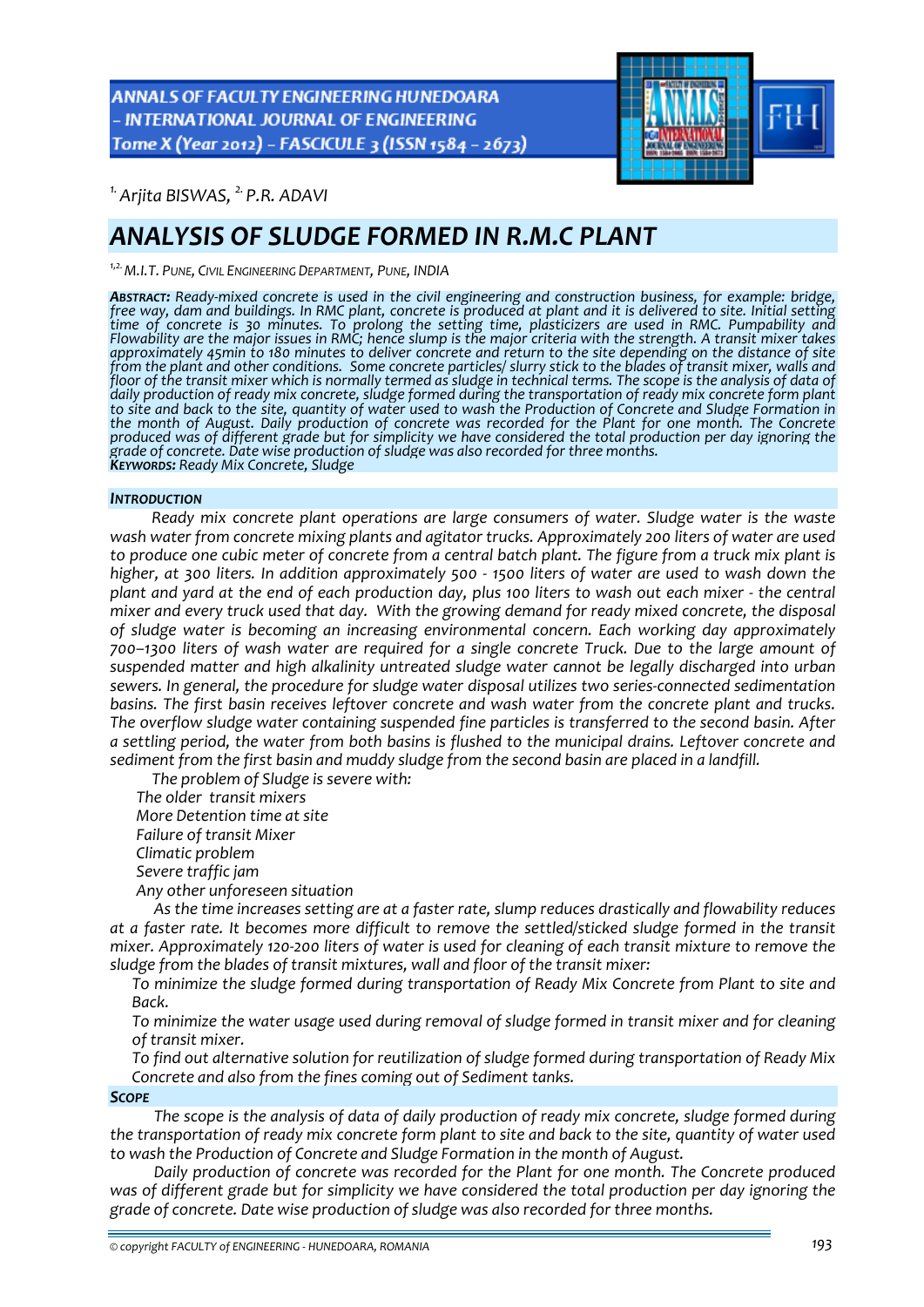| Table 1: Production of Concrete and Sludge Formation in the month of August |                  |             |                  |                          |                  |                          |  |  |  |  |  |
|-----------------------------------------------------------------------------|------------------|-------------|------------------|--------------------------|------------------|--------------------------|--|--|--|--|--|
| Date                                                                        | Production in    | Sludge in   | Production in    | Sludge in<br>Cu.m in Sep | Production in    | Sludge in<br>Cu.m in Oct |  |  |  |  |  |
|                                                                             | Cu.m in Aug      | Cu.m in Aug | Cu.m in sep      |                          | Cu.m in Oct      |                          |  |  |  |  |  |
| 01                                                                          | 95               | 1.6         | 202              | 2.47                     | 100              | 1.61                     |  |  |  |  |  |
| 02                                                                          | 112              | 1.61        | 48               | 1.39                     | 300              | 2.95                     |  |  |  |  |  |
| $\overline{03}$                                                             | 78               | 1.55        | 210              | 2.49                     | 360              | 3.17                     |  |  |  |  |  |
| 04                                                                          | 230              | 2.31        | 260              | 2.95                     | 310              | 2.66                     |  |  |  |  |  |
| 05                                                                          | 118              | 1.64        | 320              | 3.45                     | 80               | 1.56                     |  |  |  |  |  |
| 06                                                                          | 230              | 2.78        | 270              | ₹                        | 220              | 2.25                     |  |  |  |  |  |
| 07                                                                          | 215              | 6           | 215              | 2.55                     | 200              | 2.19                     |  |  |  |  |  |
| $\overline{08}$                                                             | 90               | 1.58        | 190              | 2.25                     | 240              | 2.34                     |  |  |  |  |  |
| 09                                                                          | 110              | 4.5         | 110              | 1.63                     | 210              | 2.21                     |  |  |  |  |  |
| 10                                                                          | 175              | 1.71        | 310              | 3.21                     | 120              | 1.63                     |  |  |  |  |  |
| 11                                                                          | 58               | 1.44        | 170              | 2.1                      | 250              | 2.4                      |  |  |  |  |  |
| 12                                                                          | 64               | 1.46        | 180              | 2.06                     | 70               | 1.53                     |  |  |  |  |  |
| 13                                                                          | 220              | 2.17        | 190              | 2.31                     | 180              | 1.73                     |  |  |  |  |  |
| 14                                                                          | 180              | 1.73        | 120              | 1.69                     | 190              | 2.14                     |  |  |  |  |  |
| 15                                                                          | 125              | 1.65        | 150              | 1.85                     | 220              | 2.27                     |  |  |  |  |  |
| 16                                                                          | 230              | 2.79        | 210              | 2.53                     | 270              | 2.39                     |  |  |  |  |  |
| $\overline{17}$                                                             | $\overline{117}$ | 1.63        | 215              | 2.74                     | 300              | 2.89                     |  |  |  |  |  |
| 18                                                                          | 110              | 1.62        | 110              | 1.59                     | 350              | 3.15                     |  |  |  |  |  |
| 19                                                                          | 220              | 2.24        | 135              | 1.73                     | 160              | 1.62                     |  |  |  |  |  |
| $\overline{20}$                                                             | 68               | 1.48        | 155              | 1.91                     | 320              | ₹                        |  |  |  |  |  |
| $\overline{21}$                                                             | $\overline{72}$  | 1.51        | 200              | 2.4                      | 300              | 2.93                     |  |  |  |  |  |
| $\overline{22}$                                                             | 52               | 1.43        | 215              | 2.64                     | 270              | 2.38                     |  |  |  |  |  |
| 23                                                                          | 50               | 1.42        | 170              | 2.15                     | 220              | 2.28                     |  |  |  |  |  |
| $\overline{24}$                                                             | $\overline{71}$  | 1.5         | 112              | 1.65                     | 210              | 2.22                     |  |  |  |  |  |
| $\frac{25}{26}$                                                             | 60               | 1.47        | 146              | 1.82                     | 270              | 2.42                     |  |  |  |  |  |
|                                                                             | 120              | 4.55        | 185              | 2.21                     | 150              | 1.67                     |  |  |  |  |  |
| $\overline{27}$                                                             | 90               | 1.58        | $\overline{315}$ | 3.27                     | 290              | 2.45                     |  |  |  |  |  |
| 28                                                                          | 80               | 1.54        | 300              | 3.33                     | $\overline{225}$ | 2.3                      |  |  |  |  |  |
| 29                                                                          | $\overline{75}$  | 1.55        | 180              | 2.09                     | 180              | 1.88                     |  |  |  |  |  |
| 30                                                                          | 80               | 1.55        | 190              | 2.35                     | 240              | 2.37                     |  |  |  |  |  |
| Total                                                                       | 6805             | 68.59       | 5783             | 81                       | 6565             | 68.59                    |  |  |  |  |  |





*Figure 3: Individual Value Plot of Sludge in Cu.m for Aug*

**Histogram (with Normal Curve) of Sludge in Cu.m**



*Figure 1: Boxplot of sludge in Cu.m for Aug Figure 2: Histogram of Sludge in Cu.m for Aug*



*Figure 4: Scatter plot of Sludge in Cu.m Vs Production in cu.m for Aug*

| Table no 2: Basic Descriptive statistics of Sludge for the month of August |       |         |         |          |          |      |     |       |        |                  |      |
|----------------------------------------------------------------------------|-------|---------|---------|----------|----------|------|-----|-------|--------|------------------|------|
| Variable                                                                   | Mean  | SE Mean | St. Dev | Variance | Coef Var | Min  | Max | Range | Median |                  |      |
| Sludge<br>in Cu.m                                                          | 2.038 | 0.193   | 1.076   | 1.159    | 52.81    | 1.42 | 6.0 | 4.58  | 1.6    | 1.5 <sup>7</sup> | 2.17 |

*Regression Analysis: Sludge in Cu.m versus Production in Cu.m for Month of August. The Regression Equation is: Sludge in Cu.m = 1.01 + 0.00866 Production in Cu.m*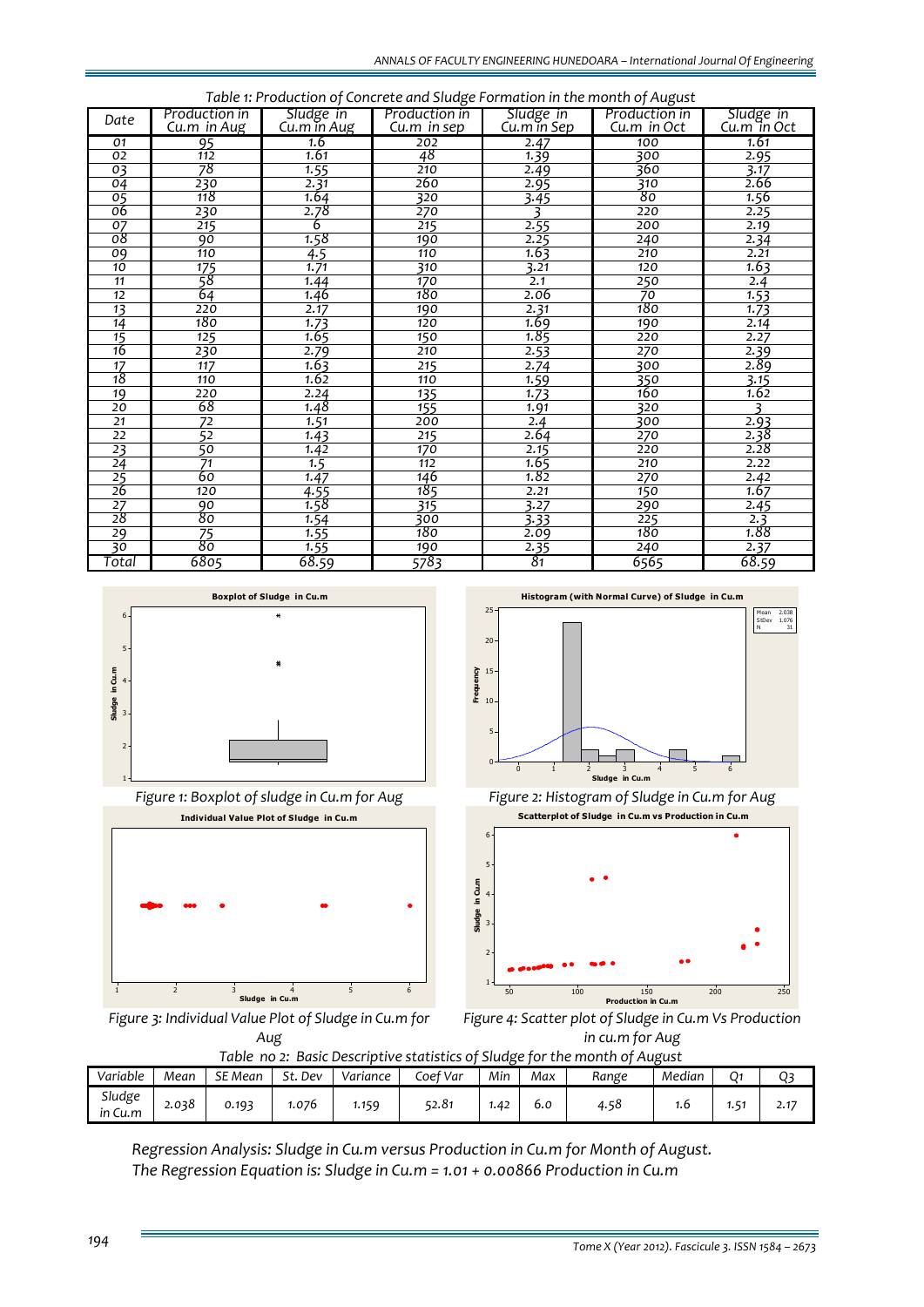| Table 3: Regression Analysis |          |          |      |       |  |  |  |  |  |
|------------------------------|----------|----------|------|-------|--|--|--|--|--|
| Predictor                    | Coef     | SE Coef  |      |       |  |  |  |  |  |
| .onstant                     | .0075.   | 0.3842   | 2.62 | 0.014 |  |  |  |  |  |
| Production in Cu.m           | 0.008661 | 0.002887 | 3.00 | 0.005 |  |  |  |  |  |

*S = 0.956470 R‐Sq = 23.7% R‐Sq(adj) = 21.1%*

|                      | Table 4: Analysis of Variance |    |                |       |        |          |                 |  |  |  |  |
|----------------------|-------------------------------|----|----------------|-------|--------|----------|-----------------|--|--|--|--|
|                      | Source                        |    |                |       |        |          |                 |  |  |  |  |
| Regression           |                               |    | 8.2340         |       | 8.2340 | 9.00     | 0.005           |  |  |  |  |
| Residual Error<br>29 |                               |    | 26.5302        |       | 0.9148 |          |                 |  |  |  |  |
| Total                |                               | ЗC | 34.7642        |       |        |          |                 |  |  |  |  |
|                      | Table 5: Unusual Observations |    |                |       |        |          |                 |  |  |  |  |
| Obs                  | Production in Cu.m            |    | Sludge in Cu.m |       | SE Fit | Residual | <b>St Resid</b> |  |  |  |  |
|                      | 215                           |    | 6.000          | 2.870 | 0.326  | 3.130    | 3.48R           |  |  |  |  |
|                      | 110                           |    | 4.500          | 1.960 | 0.174  | 2.540    | 2.70R           |  |  |  |  |

*26 120 4.500 2.047 0.172 2.503 2.66R*

*R denotes an observation with a large standardized residual.*

*Pearson correlation of Production in Cu.m and Sludge in Cu.m = 0.487*

# *INTERPRETATION OF RESULTS*

*The p‐value in the Analysis of Variance table (0.005) is less then 0.05 hence we reject the null hypothesis, indicating that the relationship between Sludge in Cu.m and Production in Cu.m is statistically very significant at an α‐ level of .05. This is also shown by the p‐value for the estimated coefficient of Sludge in Cu.m,*



*Figure 5: Residual plots for sludge in cu.m for Month of Aug.*

which is 0.005. However the  $R^2$  value shows that Sludge in Cu.m explains 23.% of the variance in *Production in Cu.m, indicating that the model does not fits the data extremely well.*

*There are three outliners observation 7, 9 and 26 where Residual is more than the standard Residual indicating some special cause of variation.*

*Thus from this result we understand that though there is correlation between the sludge produced and the Production of RMC other factors other then Production have to be considered for formation of sludge.*





*Table 6: One‐way ANOVA: Sludge in Cu.m for August, September, October using Minitab*

| Source DF                                      |  |  |  |  |  | SS MS F                  | . Р |  |                    |                                      |      |
|------------------------------------------------|--|--|--|--|--|--------------------------|-----|--|--------------------|--------------------------------------|------|
| Factor                                         |  |  |  |  |  | 2 1.312 0.656 1.13 0.328 |     |  |                    |                                      |      |
| Error 87 50.582 0.581                          |  |  |  |  |  |                          |     |  |                    |                                      |      |
| Total 89 51.894                                |  |  |  |  |  |                          |     |  |                    |                                      |      |
| $S = 0.7625$ R-Sq = 2.53% R-Sq(adj) = 0.29%    |  |  |  |  |  |                          |     |  |                    |                                      |      |
| Level                                          |  |  |  |  |  | N Mean StDev             |     |  |                    |                                      |      |
| Sludge in Cu.m in Aug 30 2.0530 1.0918         |  |  |  |  |  |                          |     |  |                    |                                      |      |
| Sludge in Cu.m in sep 30 2.3270 0.5634         |  |  |  |  |  |                          |     |  |                    |                                      |      |
| Sludge in Cu.m in Oct 30 2.2863 0.4846         |  |  |  |  |  |                          |     |  |                    |                                      |      |
|                                                |  |  |  |  |  | Pooled StDev             |     |  |                    | Individual 95% CIs For Mean Based on |      |
| Level                                          |  |  |  |  |  |                          |     |  |                    |                                      |      |
| Sludge in Cu.m in Aug (----------*-----------) |  |  |  |  |  |                          |     |  |                    |                                      |      |
| Sludge in Cu.m in sep                          |  |  |  |  |  |                          |     |  |                    |                                      |      |
| Sludge inCu.m in Oct                           |  |  |  |  |  |                          |     |  |                    |                                      |      |
|                                                |  |  |  |  |  |                          |     |  |                    |                                      |      |
|                                                |  |  |  |  |  |                          |     |  | $2.00 \qquad 2.25$ | 2.50                                 | 2.75 |
| Pooled StDev = $0.7625$                        |  |  |  |  |  |                          |     |  |                    |                                      |      |